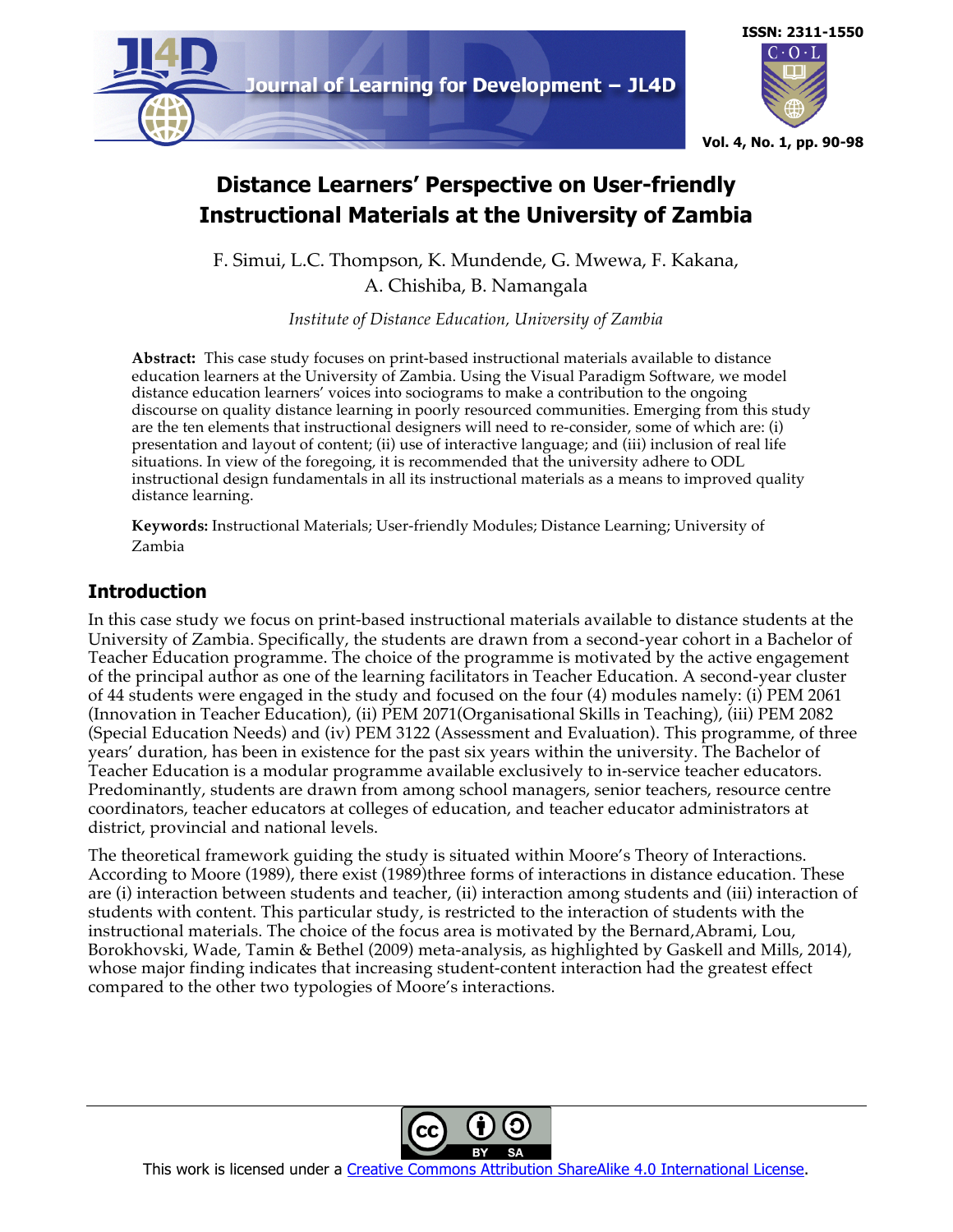## **Context**

The demand for teachers in Sub-Sahara Africa in general and Zambia in particular has contributed to the wholesale adoption of Open and Distance Learning approaches. Teacher educators are at the centre of increasing the numbers of teachers in schools. Hence the introduction of a tailor-made programme dubbed 'Bachelor of Teacher Education' at the University of Zambia. However, there are calls among stakeholders that while ODL does significantly contribute to increased numbers of teachers in schools, there are concerns that distance education could be increasing the quantity of teachers at the expense of their quality (Chakwera & Saiti, 2005). At the University of Zambia, printbased instructional materials are still dominant, so it becomes paramount to appraise their quality in view of the scarcity of research studies in this area.

## **Study Objectives**

The specific objectives of this study were:

- i). To identify the user-friendly instructional materials from the learners' perspective;
- ii). To discuss the factors contributing to user-friendly instructional materials; and

To suggest ways in which the quality of instructional materials could be improved from the end-user perspective.

## **Literature Review**

The Commonwealth of Learning (2005) as well as Freeman (2004) identify the following elements as critical indicators for improved quality of instructional materials: (i) learner profiles; (ii) context; (iii) aims and objectives; (iv) activities; (v) examples and illustrations; (vi) assessments; (vii) access devices; (ix) time allocation; and (x) language writing styles and layout.

Freeman's ODL instructional design quality elements highlighted above are consistent with the observations of Peat and Helland (2002), who argue that the design and development of quality instructional materials should reflect all the tenets of Open and Distance Learning. Rahman (2015) observes that assessment in instructional materials is critical as it upholds and engenders credibility and quality of the distance learning system in use. One of the ways through which instructional materials available to distance students could be crafted into user-friendly materials is through embedding interactive learning activities that are flexible and responsive to individual needs (Commonwealth of Learning, 2005). This links well with what Coleman and Anderson (2002) advocated when they argued that the type of information given to distance learners must be fit for the purpose, relevant to the moment, adequate and accessible for the development of the individual.

The success of any distance education programme is heavily dependent upon its quality of instructional materials (Padhi, 2004). A well-designed interactive instructional material is the hallmark for successful teaching and learning in all the flexible learning modes (Kuruba, 2004). However, it should be noted that ease and interest do not guarantee that students perform well. According to Kühl & Eitel (2016), desirable difficulty has a tendency to force students to invest more mental effort and hence to learn more.

In addition, Murphy (2000) argues that instructional materials for distance education are most effective if they are written with precise objectives and learning activities are woven within the learning unit. Learning activities are critical in chunking content into suitable learning segments. Murphy's observation is vital considering that a distance student is likely to be studying in isolation and so the instructional materials have to be complete. The approach to include learning activities in the instructional materials resonates well with the constructivist approach, which emphasises the learner's own activities as the mechanism for learning (Elen & Clarebout, 2001). Furthermore, there is need for instructional designers to craft the interactional situation in a friendly tone. For instance, Freeman (2004) alludes to the use of an active voice such as 'we' and 'you' and the use of short sentences as being helpful in maintaining a friendly tone.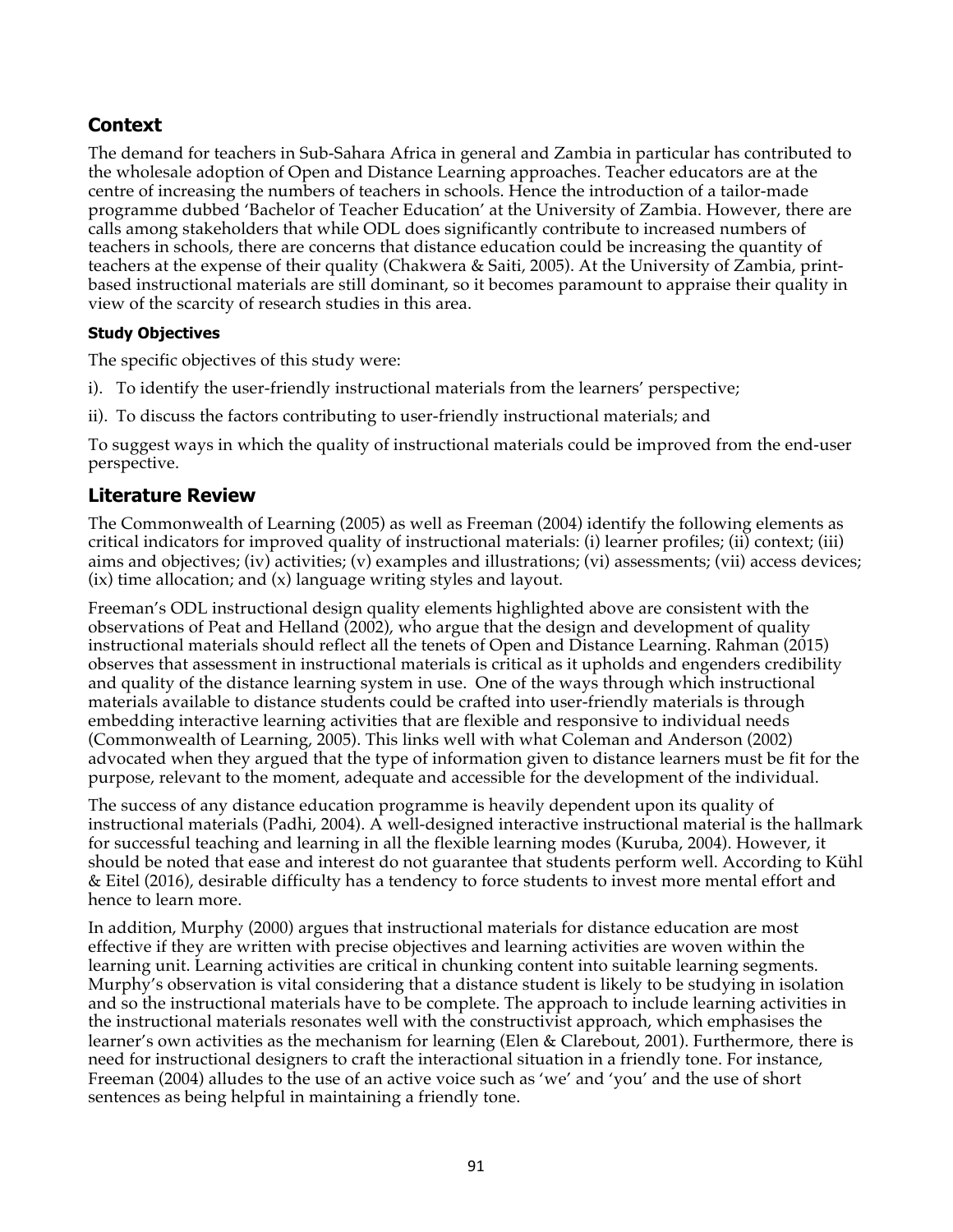## **Research Design**

In order to explore 'user-friendly instructional materials' through the lenses of learners within a distance education context, this study adopted an interpretive research paradigm (Halling et al., 2006). The central endeavour in the context of the interpretive research paradigm was to understand the subjective world of the learners while studying through the distance-learning mode (Creswell, 2014). In an interpretative study such as this one, theory (grand ideas) is emergent and must arise from particular situations and 'it should be 'grounded' on data generated by the research (Denscombe, 2002).

#### **Research Procedure**

A total of 44 second-year students doing a Bachelor of Teacher Education (BTEd), were all purposively sampled based on their interaction with the modules as well as their easy accessibility by the researchers. The programme at the second-year level had four modules, namely: (i) PEM 2061, (ii) PEM 2071, (iii) PEM 2082 and (iv) PEM 3122. The participants were all invited to voluntarily participate in this study and were requested to supply the following details: full names, course codes of perceived user-friendly and user-unfriendly modules, as well as justification for their choices. Once the details were received, these were further processed as shown in Table 1 below.

#### **Table 1: Data Capturing Model**

| <b>SN</b> | <b>Name</b>     | <b>Pseudonym</b>   User-friendly<br>Modules | Use-unfriendly<br><b>Modules</b> | <b>Justification</b> |
|-----------|-----------------|---------------------------------------------|----------------------------------|----------------------|
|           | Cain Pan   CP01 | e.g., PEM 2061                              | <b>PEM 2071</b>                  | Reasons              |

Note: SN = Serial number, code e.g., CP01 = first and second letters 'C' and 'P' represent surname and first names of the participating students and '01' represents the serial number on the alphabetically ordered initial list of all students in class. The coded pseudonyms of students were then clustered around their preferred user-friendly modules using the Visual Paradigm Professional Software (VP 12.0).

The elicited information was cross checked by inside informants who happen to be the 44 purposively sampled students, to avoid the usual emic/etic related challenges. This means that interpretation of phenomena may be from the point of view of the stranger, or outsider (etic) and, therefore, may fail to grasp important in-group meanings (emic).

## **Findings and Discussion**

Emerging from the VP 12.0 modelling were four sociograms as clustered and displayed in Figure 1 below. Respondents identified the four modules, namely (i) PEM 2061, (ii) PEM 2071, (iii) PEM 2082 and (iv) PEM 3122, as modules they were interacting with in their BTEd programme of study in year two.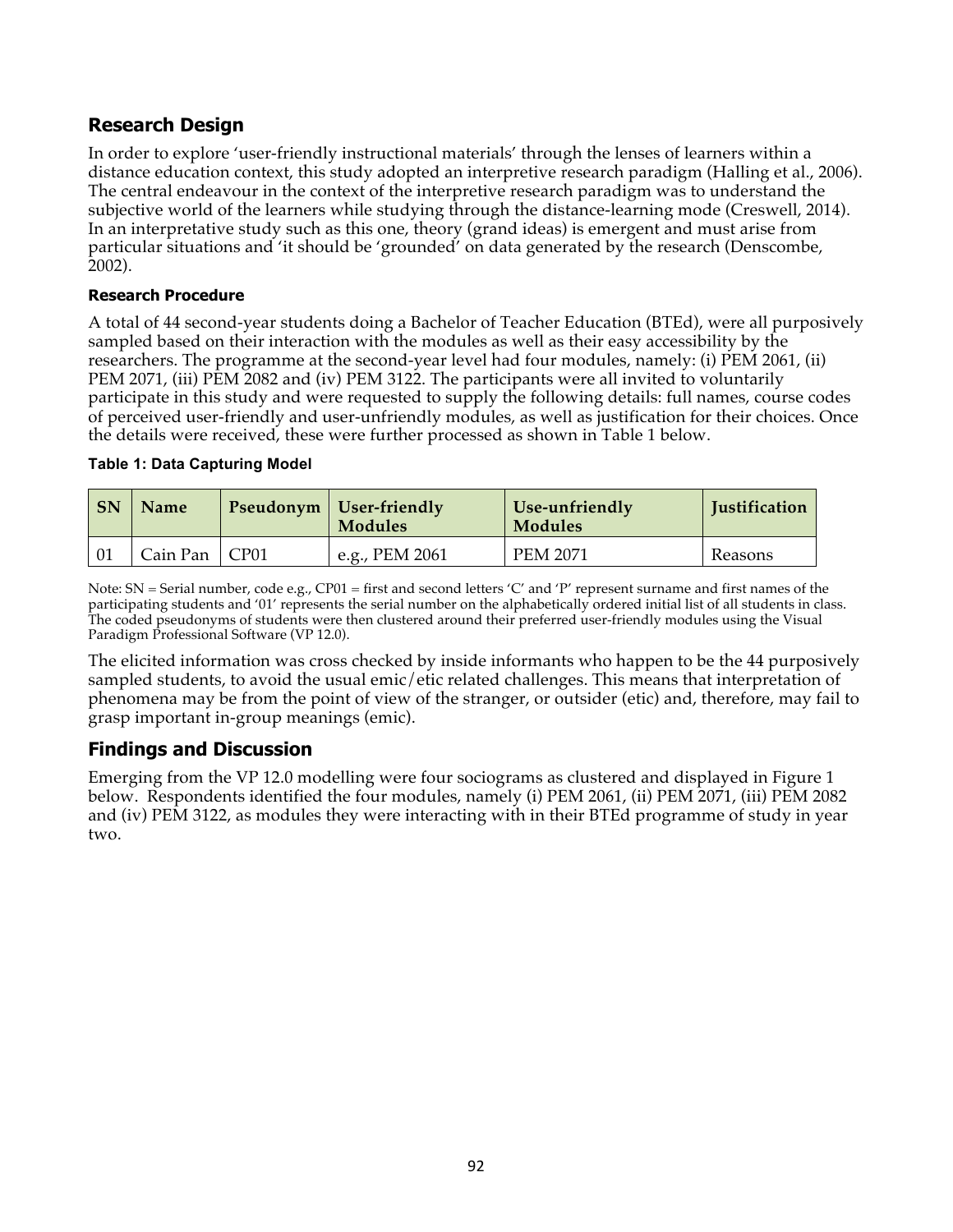

**Figure 1: Concentration of User-friendly instructional materials**

The most user-friendly instructional material was PEM 2082, represented by 29 out of the 44 respondents (65.9%), followed by PEM 2061 with 11 out of the 44 respondents (25.0%). However, the least user-friendly instructional materials were PEM 2071 with 3 out of the 44 (6.8%) and PEM 3122 with 1 out of the 44 respondents (2.3%).

| <b>SN#</b>     | <b>Instructional Materials</b>              | <b>Rating (% of 44)</b> |
|----------------|---------------------------------------------|-------------------------|
| $\overline{1}$ | PEM 2061: Innovation in Teacher Education   | 25.0%                   |
| 2 <sup>1</sup> | PEM 2071: Organisational Skills in Teaching | 6.8%                    |
| 3              | PEM 2082: Special Education Needs           | 65.9%                   |
| $\overline{4}$ | PEM 3122: Assessment and Evaluation         | 2.3%                    |

**Table 2: Rating of User-friendly Modules by the 44 Students**

As shown in figure 2, PEM 2082 was rated by students as the most user-friendly module, compared to PEM 3122 which ranked least among the four instructional materials. The 44 respondents were further engaged to share their reasoning behind their respective choices for designating some courses as userfriendly or user-unfriendly. The responses were then thematically summarised as reflected below.

Critically reflecting on the various reasons advanced by the respondents for classifying instructional materials either as friendly or user-unfriendly, the following ten (10) themes emerge: (i) general presentation and layout of content; (ii) inclusion of objectives; (iii) use of interactive language; (iv) size of font and module; (v) coherence of ideas used; (vi) use of illustrations; (vii) presence of instructional design and inclusion of activities; (viii) explanation of technical terms; (ix) inclusion of real-life situations; (x) assessment.

#### **(i) General Presentation and Layout**

According to CH07, a non user-friendly instructional material is one with "very faint printing, no page numbering, no clear headings and no subheadings to mark the end of the topic." This is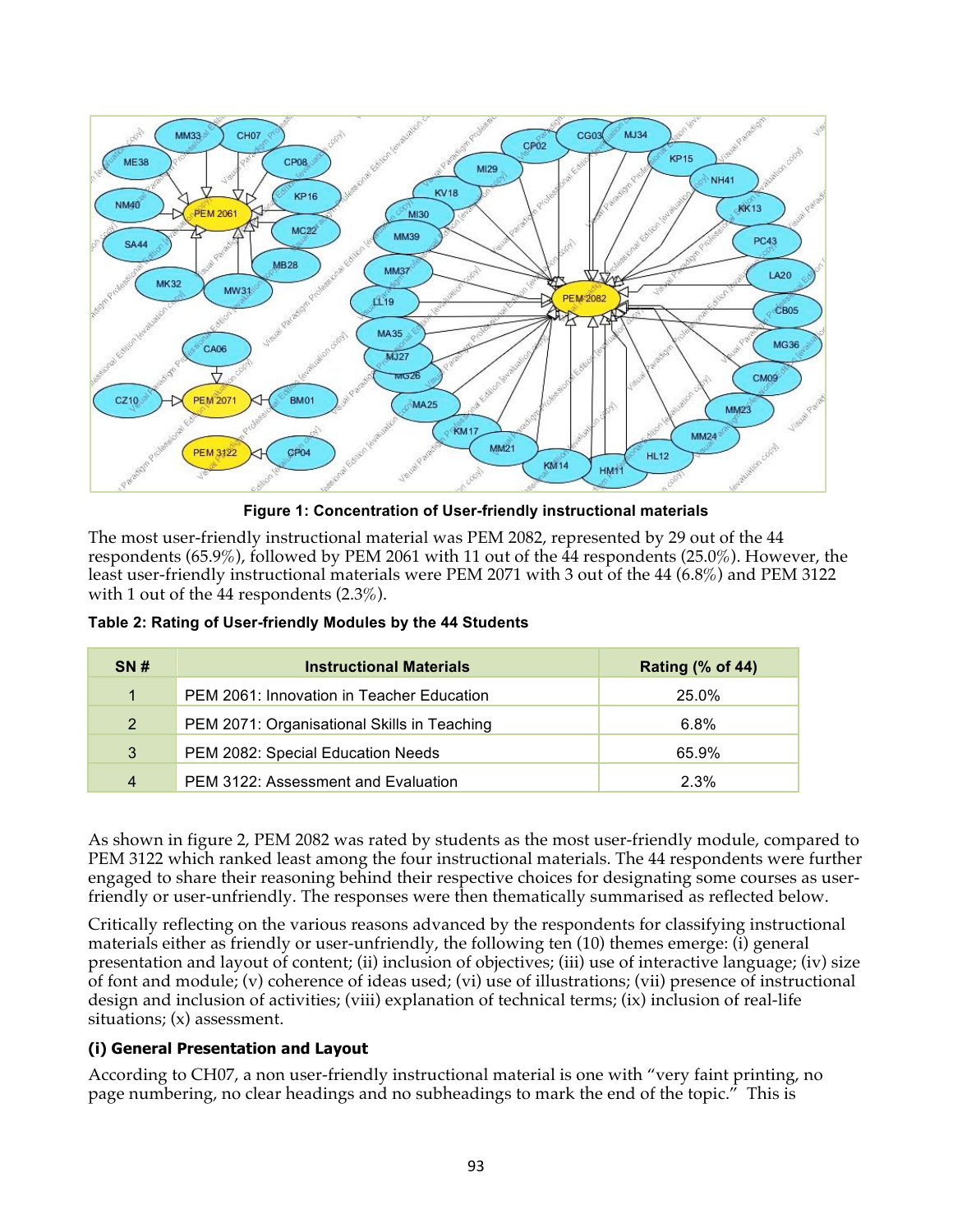supported by CA06 who argues that a non user-unfriendly module has "disorganised units which are not sequentially arranged." Others contributing to this discourse observed that some of the factors responsible for having non user-friendly instructional materials with disorganised presentations and layout could be what NH41 terms as "a collection of photocopies from books", which MA35 attributes to "just copy and paste from the internet." Therefore, for the instructional materials to be userfriendly, MM21 advocates for having some critical segments within the modules "highlighted to mark the important information." Further, HM11 supports the inclusion of unit summaries to enable learners to understand the content with ease. This is consistent with Freeman (2004) on instructional material design and development tenets. One remedy to the challenge of user-unfriendly instructional materials is what NK42 alludes to as the need for quality peer-review mechanism.

### **(ii) Use of Clear Concise Language**

An equally critical aspect that determines the level of user-friendliness is the use of clear and concise language. For instance CP04 and MJ34 term a module user-unfriendly when it "cannot flow well with ideas with language difficult to understand." In addition, CP08 observes that the use of "unfamiliar language" and use of "unfamiliar or unknown concepts," all render the instructional materials userunfriendly. Consequently, MW31 observes that modules written in an uninteractive manner tend to force learners to solicit explanations from other people in order to grasp the content presented. This is in line with Commonwealth of Learning (2005), advocating for the use of active voice, such as 'we' and 'you' as well as short sentences to maintain a user-friendly tone.

Further, MI30's advice on language used is that instructional designers get "straight to the point" when developing study materials. The self-study materials essentially should be "simplified" for an easy grasp of content. Further, YM45 advises instructional designers to avoid the use of ambiguous language if their modules are to be classified as user-friendly by the learners. The observations made by the respondents link well with Coleman and Anderson (2002)'s views. They argue that the type of information given to distance learners must be fit for the purpose, relevant to the moment, adequate and accessible for the development of the individual.

#### **(iii) Inclusion of Objectives**

The inclusion of module and unit objectives is critical for effective learning to take place. For instance KK13 argues that "lacking specific objectives" could be a recipe for rendering a module userunfriendly. This thought is supported by KM14 who observes that some modules on offer were "without objectives." Further, MG36 observes that some modules had no defined objectives. In agreement with the above, Celikoz (2010) observes that objectives should be clearly stated in the instructional materials as they aid in testing and evaluating student success.

#### **(iv) Size of Font Type and Module**

CM09 observes that user-friendly instructional materials have "large prints to cater for everyone including those with poor sight." This is in line with MA 25 who posits that "words written in big fonts" render the module user-friendly and is further supported by MI29 who argues that instructional materials "written in very small fonts" prevent learners from understanding the contents effectively. In addition, CM09 argues that non user-friendly instructional materials are written with "small prints" yet whose "volume is too big." As for CB05, a user-friendly module has "manageable content." In addition, a number of learners observe that modules that are too bulky are unpopular among their end users. This aspect was further highlighted by MM21, who noted that some non userfriendly modules were "bulky" with small font size "irritating" learners. As for MA25, "a module that is too thick, brings laziness" towards studying among learners. Related to this is what CP04 and KV18 term as "very big volume (module), threatens the reader." Below is a summary of the researcher's observations regarding descriptions of the four modules.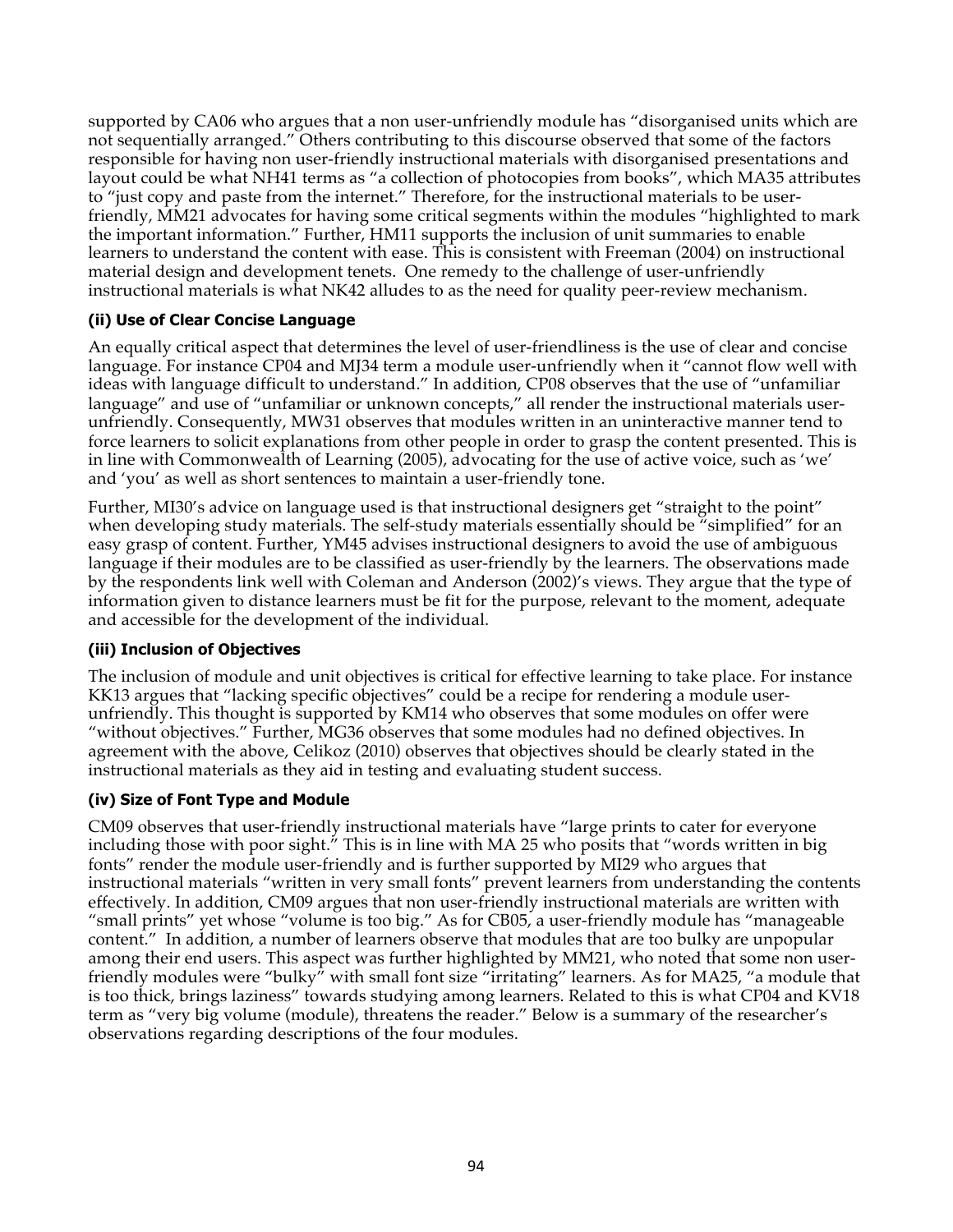#### **Table 3: Modules' Descriptions**

|                                  | <b>PEM 2061</b> | <b>PEM 2071</b> | <b>PEM 2082</b> | <b>PEM 3122</b> |
|----------------------------------|-----------------|-----------------|-----------------|-----------------|
| Page Numbers<br>1)               | 81              | 107             | 58              | 156             |
| <b>Font Size</b><br>2)           | 11              | 11              | 11              | 9, 10 & 11      |
| Line Spaces<br>3)                | 1.15            | 1.5             | 1.5             |                 |
| <b>Unit Numbers</b><br>4)        | 7               | 7               | 5               | 0               |
| <b>Activities</b><br>5)          | 7               | 26              | 10              | 0               |
| <b>Module Introduction</b><br>6) | Available       | Available       | Available       | Missing         |
| <b>Unit Objectives</b><br>7)     | Available       | Available       | Available       | Missing         |
| Addresses the learner<br>8)      | Yes             | Yes             | Yes             | No.             |
| <b>Unit Summaries</b><br>9)      | Available       | Available       | Available       | Missing         |

While PEM 2061, PEM 2071 and PEM 2082 had a number of common areas such as font type and font size accompanied by engaging activities, to the contrary PEM 3122 had serious disparities when compared to the other modules. The purported module had no units, no activities, used multiple font sizes and font types, with faded content in most sections due to the effect of photocopying over time. This made PEM 3122 not user-friendly to the learners, since a document analysis revealed that the module was a compilation of batches of chapters extracted from assorted textbooks. Clearly, the purported module did not meet the minimum standard of a module; hence it was given a low ranking by students above.

#### **(v) Coherence of Ideas**

Coherence of ideas appears to be a major factor determining the user-friendliness of given instructional material, as advocated by Freeman (2004). For instance, CP04 observes that user-friendly modules have "connected ideas. One way in which this could be achieved is through what CP08 views as writing from the "known to the unknown" in the absence of content cohesion; HL12 argues that learners have difficulties understanding concepts. HL12 further adds that it is important that ideas are connected sequentially and written neatly and clearly. However, LL19 highlighted that some modules were user-unfriendly because their content did not "relate to the existing knowledge of a student." LA20 observes that some modules do not bring out intended content as they are "unable to communicate clearly with the reader."

#### **(vi) Use of Illustrations**

Use of illustrations within the learning units was identified as one of the features that enable instructional material to become user-friendly. For instance, CH07 argued that modules with illustrations and examples empower learners to appreciate the content without challenges. In addition, CP08 observes that modules crafted with appropriate illustrations like case studies, aids learners to understand even challenging content with ease.

#### **(vii) Inclusion of Activities**

The inclusion of activities within the instructional materials was listed as one of the features of a userfriendly module. For example, MJ34 observed that where "unit activities for the learners" were incorporated in the modules empowered learners to master the content with ease. This thought on unit activities was shared by MK32 as well as MG36 as paramount to effective user-friendly instructional material for distance education learners. This is in line with the Commonwealth of Learning (2005) who advocates for interactive learning experiences that are flexible, equitable and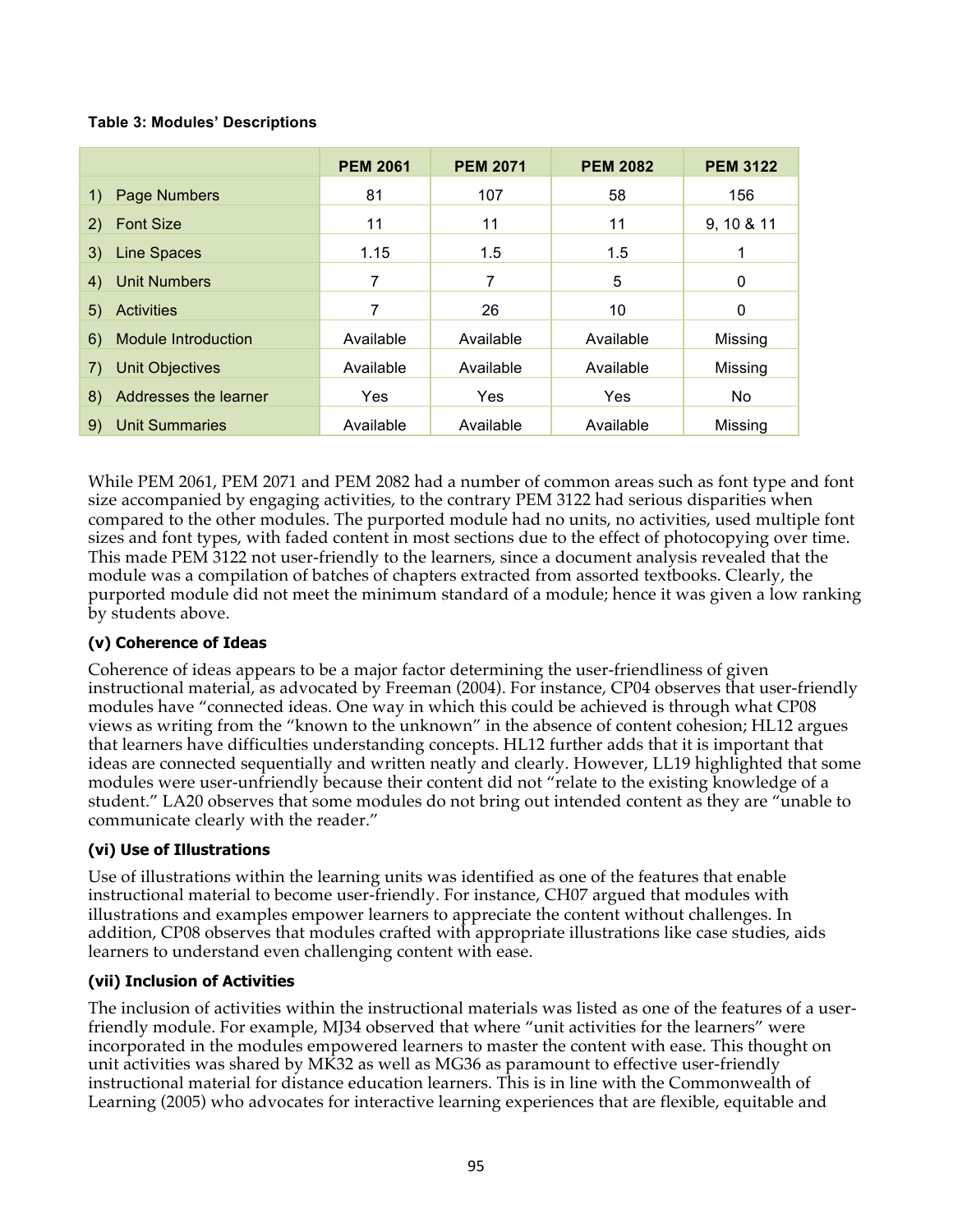responsive to individual needs within the study guides. Further, SA44 is of the view that instructional designers needed to have their contact details reflected on the cover page for ease of access during moments when learners were seeking clarity in understanding difficult concepts.

## **(viii) Technical Terms Explained**

A user-friendly instructional material is one with technical and scientific terms well explained, as observed by CB05, MM23 and MM37. For instance, CB05 argued that user-unfriendly instructional material is "a module with many scientific terms which are not easy to understand as well as a module with many psychological terms." The challenge of technical concepts was made worse by the absence of instructional designers during residential sessions to fully clarify the implied meanings behind certain difficult concepts.

## **(ix) Inclusion of Real-Life Situations**

Inclusion of real life situations in the instructional materials was considered a tenet of a user-friendly module by KP15. For KP15, real life situations enabled learners to easily understand content in the instructional materials. According to Palmer (2007), the use of real life situations in the instructional materials increases students' motivation. This is supported by Frey and Fisher (2010).

## **(x) Assessment**

Finally, assessment was identified as one of the key aspects of user-friendly instructional material by a number of respondents. For instance, MC22 bemoaned the absence of "proper guidance on how exam questions are formulated." This is consistent with the Commonwealth of Learning (2005) who posit that a good quality self-instructional should contain self-tests as a means to self-evaluate the extent to which the instructional material objectives were achieved. Further, Freeman (2004) posits that, in an effective module, summative assessment assesses a learner's learning outcomes after interacting with the given content area.

## **Conclusion**

The findings of this study have brought to the fore a number of challenges that practitioners in instructional design could consider, especially in poorly resourced communities where print is the dominant medium of instruction. It has been highlighted in this paper that print-based instructional materials could be considered user-friendly if the materials conform to the ten elements discussed above. These elements are: (i) general presentation and layout of content; (ii) inclusion of objectives; (iii) use of interactive language; (iv) size of font and module; (v) coherence of ideas used; (vi) use of illustrations; (vii) inclusion of activities; (viii) the explanation of technical terms; (ix) inclusion of real life situations; (x) assessment items. It is envisaged that once the listed elements are incorporated during the design and development of instructional materials, the quality of distance learning would consequently improve.

## **Recommendations**

In view of the foregoing discourse, it is recommended that:

- (i) The university revisits its instructional designers with refresher courses in instructional designing to ensure that modules are user-friendly to the learners and crafted with the learners' concerns in mind.
- (ii) In addition, a university-wide study is recommended to understand the user-friendliness phenomenon in instructional materials across all the disciplines and levels of learners.

Other practitioners and academicians are encouraged to venture into this area to ascertain the extent of user-friendliness of instructional materials in their local settings and to further illuminate the discourse.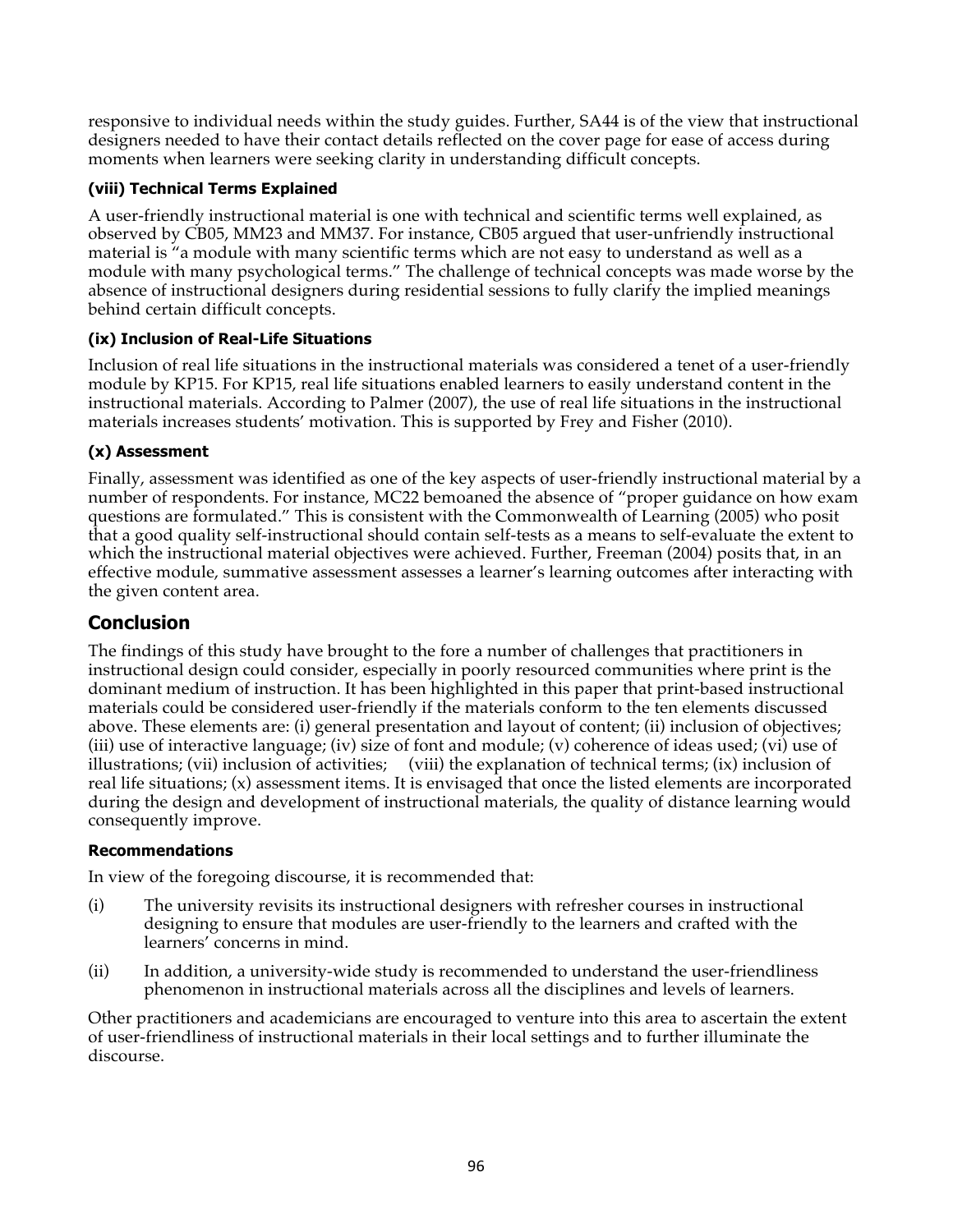## **References**

- Bernard, R. M., Abrami, P. C., Lou, Y., Borokhovski, E., Wade, A., Tamin, R., & Bethel, E. C. (2009). *A metaanalysis of three types of interaction treatments in distance education*. Review of Educational Research, 79, 1243– 1289. Retrieved from https:// www.zotero.org/groups/distance\_education/items/itemKey/Q595PPUT
- Celikoz, N. (2010). Basic Factors that Affect General Academic Motivation Levels of Candidate Preschool Teachers. *Education*, 131(1), 113-127. Retrieved from
- http://www.sciencedirect.com/science/article/pii/S1877042809002432

Chakwera, E., & Saiti, F. (2005). *Training Teachers Through the Distance Mode: The Experience of Domasi College of Education in Malawi.* Domasi College of Education. Malawi. Retrieved from

http://citeseerx.ist.psu.edu/viewdoc/download?doi=10.1.1.482.6658&rep=rep1&type=pdf

Coleman, M., & Anderson, L. (2000). *Managing Resources and Finance in Education*, Sage Publications Incorporated, Thousand Oaks, California.

Commonwealth of Learning (2005), *Planning Open and Distance Learning Systems: A Handbook for Decision Makers*. Vancouver: Commonwealth of Learning. Retrieved from

http://www.saide.org.za/sites/default/files/course\_design/odlinstdesignHB.pdf

Creswell, J. (2014). *Research design: Qualitative, quantitative and mixed methods approaches*. SAGE Publications, Inc. Retrieved from

https://www.google.co.zm/#q=Research+design:+Qualitative%2C+quantitative+and+mixed+methods+approa ches.pdf

- Denscombe, M. (2003). *Ground Rules for Good Research: A 10 Points for Social researchers.* Maidenhead: Open University Press.
- Elen, J., & Clarebout, G. (2001). Instructional design, towards consolidation and validation. *Interactive Educational Multimedia* October: 1–11.
- Freeman, R. (2004). *Planning Open and Distance Learning Systems: A Handbook for Decision Makers*. Vancouver: Commonwealth of Learning. Retrieved from

http://dspace.col.org/bitstream/handle/11599/85/odlplanningHB.pdf?sequence=1&isAllowed=y Frey, N., & Fisher, D. (2010). Motivation Requires a Meaningful Task. *English Journal*, 100(1), 30-36.

Gaskell, A., & Mills, R. (2014). The quality and reputation of open, distance and e-learning: what are the challenges?, Open Learning: *The Journal of Open, Distance and e-Learning*, 29:3, 190-205, DOI: 10.1080/02680513.2014.993603. Retrieved from

http://www.tandfonline.com/doi/abs/10.1080/02680513.2014.993603?journalCode=copl20

Halling, S., Leifer, M., & Rowe, J.O. (2006). Emergence of the dialogal approach: Forgiving another. In C. T. Fischer (Ed.), *Qualitative Research Methods for Psychology: Introduction through Empirical Studies*. New York: Academic Press.

- Kühl, T., & Eitel, A. (2016). *Metacognition Learning* 11: 1. doi:10.1007/s11409-016-9154-x Retrieved from http://link.springer.com/article/10.1007/s11409-016-9154-x
- Kuruba, G. (2004). *Course material development and delivery in distance education in Botswana. PanCommonwealth Forum on Open Learning*. Retrieved from http://www.col.org/pcf3/Papers/PDFs/Kwa n\_Angela.pdf
- Moore, M.G. (1989). Editorial: Three types of interaction. *The American Journal of Distance Education*, 3(2), 1–6. Retrieved from http://aris.teluq.uquebec.ca/portals/598/t3\_moore1989.pdf
- Murphy, D. (2000). *Instructional Design for Self-Learning for Distance Education*. Vancouver, BC: Commonwealth of Learning. Retrieved from http://oasis.col.org/handle/11599/64
- Padhi, N. (2004). Developing a Model for ISO9000:2000 Certification of Course Material Development in Open and Distance Learning: An Indian Study. *PanCommonwealth Forum on Open Learning*, Retrieved from http://www.col.org/pcf3/Papers/PDFs/Padhi \_N.pdf.
- Palmer, D. (2007). What Is the Best Way to Motivate Students in Science? Teaching Science-*The Journal of the Australian Science Teachers Association*, 53(1), 38-42.